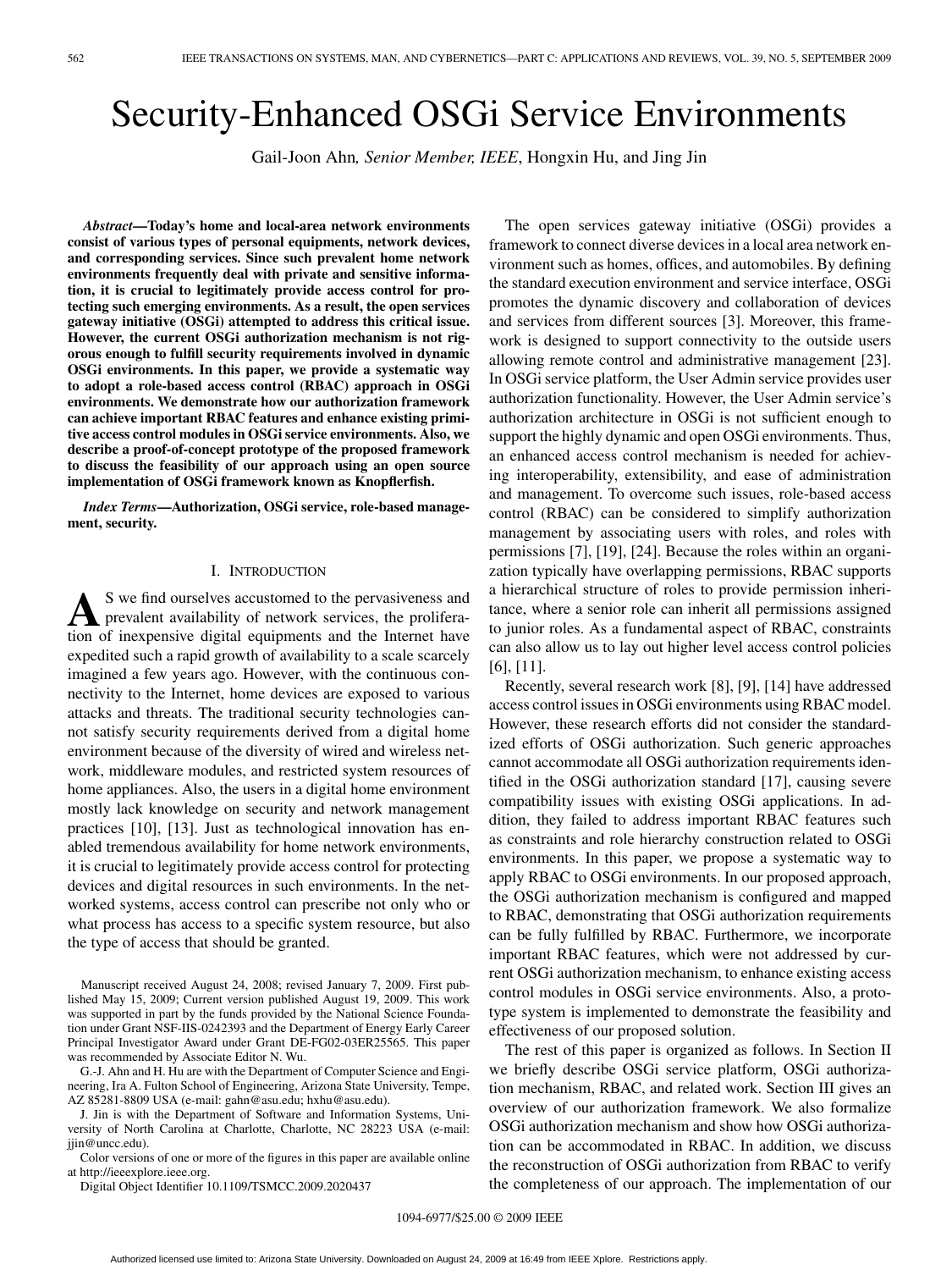prototype is described in Section IV. Section V concludes the paper and discusses the future work.

# II. BACKGROUND AND RELATED WORK

# *A. OSGi Service Platform*

OSGi specifies an open, common architecture for service providers, developers, software venders, gateway operators, and equipment vendors to develop, deploy, and manage services in a cooperative fashion. In addition, OSGi service platform is an extensible integration platform used to remotely and dynamically deploy, provide, maintain, and manage applications and services with multiple devices in networked environments [3]. We first overview the architecture of OSGi service platform. The architecture of OSGi service platform is composed of a set of bundles based on the OSGi framework that provides the basic functionalities to perform OSGi functions through downloading and executing bundles. Each bundle is a software component that contains algorithms and protocols for controlling a device. When OSGi service gateway requests a bundle, it can be read from local disk or retrieved from the repository and then executed by the service gateway. In other words, OSGi service platform allows bundles to be configured dynamically. This feature enables a home network environment to download and utilize the latest and most optimal bundles, and provides customization of gateway functions for each user taking into account individual profiles.

In OSGi service platform, the User Admin service provides the authorization functionality [17]. All bundles should use the User Admin service to find out if the users attempting to access are authorized or not. In the User Admin service authorization architecture, three components are defined as follows.

- 1) *User*—A user is a human being who can be identified by credentials such as a password and other identity attributes.
- 2) *User Group*—A user group is an aggregation of users based on common properties. For example, all family members belong to a user group named *Residents*.
- 3) *Action Group*—Every action that can be performed by a bundle is associated with an action group. For example, if a bundle could be used to control the alarm system, there should be an action group named *AlarmSystemControl*.

In OSGi authorization, the authorization decision is made based on the following two strategies.

1) *ANY Strategy:* A user could be allowed to carry out an action if he/she belongs to *Any* member of the action group. For example, the *AlarmSystemControl* action group contains two user groups *Administrators* and *Residents*. *Elmer*, *Pepe*, and *Bugs* belong to *Administrators* user group, and *Elmer*, *Pepe*, and *Daffy* belong to *Residents* user group as follows:

*Administrators* = { *Elmer, Pepe, Foghorn* }  $Residents = \{$  *Elmer, Pepe, Daffy*  $\}$ 

*AlarmSystemControl* = { *Administrators, Residents* }.

TABLE I USER GROUPS WITH BASIC USER MEMBERS

|                | Elmer                    | Fudd                     | Marvin                   | Pepe  | Daffy                    | Foghorn      |
|----------------|--------------------------|--------------------------|--------------------------|-------|--------------------------|--------------|
| Residents      | Basic                    | ۰                        | $\overline{\phantom{a}}$ | Basic | Basic                    |              |
| <b>Buddies</b> | $\overline{\phantom{a}}$ | $\overline{\phantom{a}}$ | ۰                        |       | Basic                    | Basic        |
| Children       |                          |                          | <b>Basic</b>             | Basic |                          |              |
| Adults         | Basic                    | Basic                    | $\overline{\phantom{a}}$ |       | $\overline{\phantom{a}}$ | <b>Basic</b> |
| dministrators  | <b>Basic</b>             |                          |                          | Basic |                          | <b>Basic</b> |

TABLE II ACTION GROUPS WITH BASIC AND REQUIRED USER GROUP MEMBERS

|                       | Residents    | <b>Buddies</b> | Children | Adults   | Admins   |
|-----------------------|--------------|----------------|----------|----------|----------|
| AlarmSystemControl    | Basic        |                |          |          | Required |
| <b>InternetAccess</b> | <b>Basic</b> |                | Basic    | Basic    |          |
| TemperatureControl    | Required     | -              |          | Required |          |
| WebCamAccess          | Basic        | Basic          |          | Required | Required |
| PhotoAlbumView        | Basic        | Basic          |          |          |          |

This *ANY strategy* allows any of four members, *Elmer*, *Pepe*, *Foghorn*, and *Daffy*, to activate the alarm system since all users are a member of user groups and these user groups belong to one action group.

2) *ALL Strategy:* A user is allowed to carry out an action if he/she belongs to *All* members of the action group. In the aforementioned *AlarmSystemControl* example, only *Elmer* and *Pepe* would be authorized to activate the alarm system, since *Daffy* and *Bugs* are not members of both the *Administrators* and *Residents* user groups.

The implementation of User Admin service in OSGi service platform supports a combination of both strategies by introducing two member sets, namely the *basic* member set for the *ANY strategy* and the *required* member set for *ALL strategy*. *Basic* membership defines a set of members that can get access, and *required* membership reduces this set by requiring the user to be a required member of each action group.

To accommodate this, OSGi allows to assign a user to a user group, and then, the user group is assigned to a specific action group. Tables I and II show an authorization example to demonstrate the assignment relationships, respectively.

The access decision is made based on the *basic* and *required* assignment relationships. For example, in Table II, the action group *WebCamAccess* has two *basic* members, *Residents* and *Buddies*, and two *required* members, *Adults* and *Administrators*. Thus, all users belonging to at least one of the *basic* members, *Residents* and *Buddies*, and all *required* members, *Adults* and *Administrators*, are able to carry out the webcam access action. From Table I, we can see two users *Elmer* and *Foghorn* can meet this authorization requirement.

# *B. Overview of RBAC Model*

RBAC is an alternative policy to traditional mandatory access control (MAC) and discretionary access control (DAC) [22]. As MAC is used in the classical defense arena, the policy of access is based on the classification of objects such as security clearance [21]. The main idea of DAC is that the owner of an object has discretionary authority over the one who can access that object [12], [20]. But RBAC policy is based on the role of the subjects and can specify security policy in a way that maps to an organization's structure.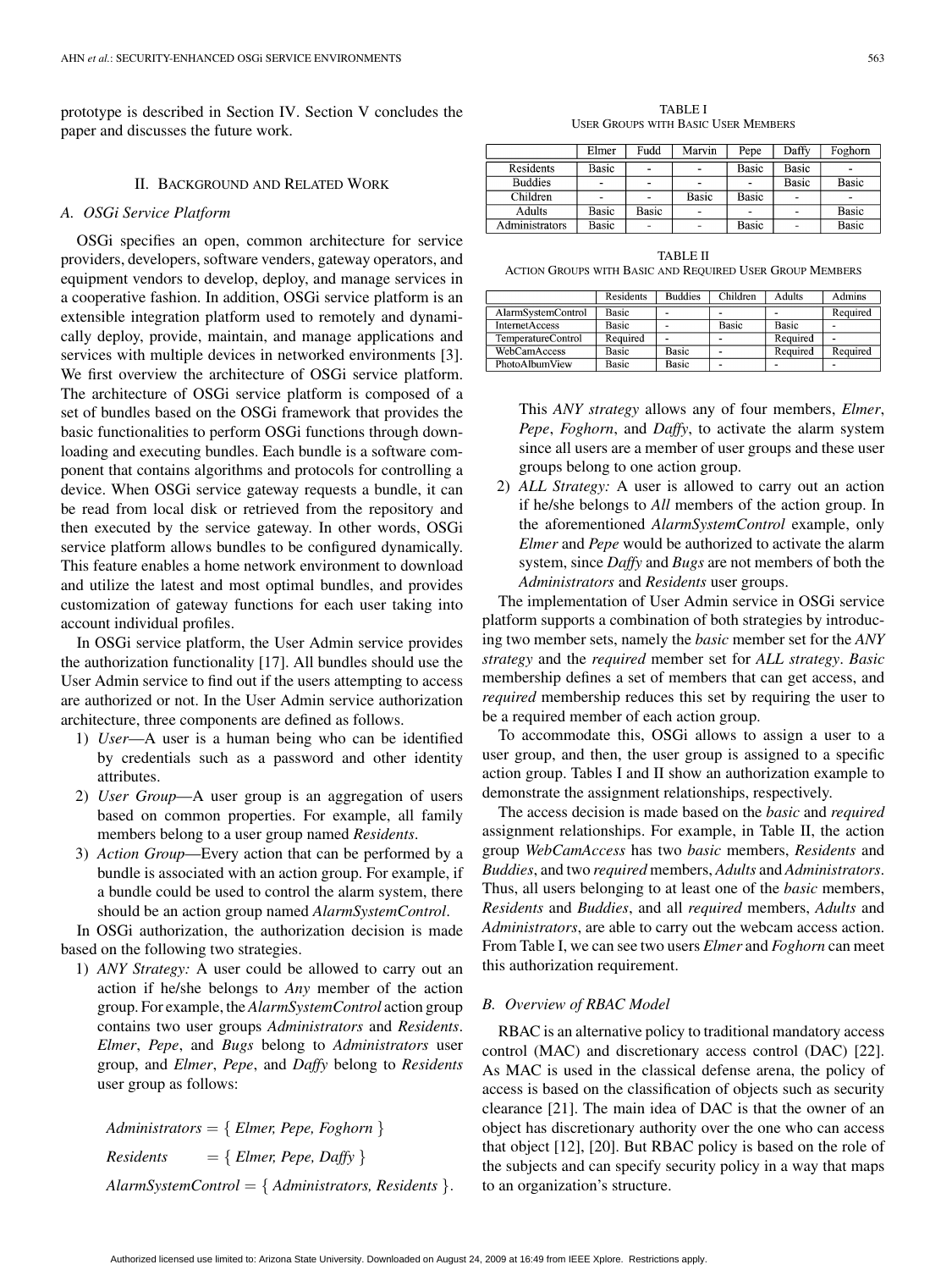A general family of RBAC models called RBAC96 was defined by Sandhu *et al.* [19]. Intuitively, a user is a human being or an autonomous agent, a role is a job function or job title within the organization with some associated semantics regarding the authority and responsibility conferred on the user assigned to the role, and a permission is an approval of a particular mode of access to one or more objects in the system or some privilege to carry out specified actions. Roles are organized in a partial order  $\geq$ , so that if  $x \geq y$ , then role x inherits the permissions of role  $y$ . Members of  $x$  are also implicitly members of  $y$ .

# *C. Related Work*

Several related work studies the access control mechanism for home network environments where the OSGi service platform is operated. Cho *et al.* [8], [9] proposed an authorization policy management framework based on RBAC for OSGi service platform. Through the comparison of several access control models, especially DAC and RBAC, they claimed that RBAC model is flexible and more proper than DAC model for home network environments operated by the OSGi service platform. However, they did not consider the established authorization mechanism in current OSGi standard and omitted how RBAC can be effectively utilized to meet the OSGi authorization requirements. Also, their approach disregarded important RBAC features, such as role hierarchy and constraints. Our approach formalizes current OSGi authorization mechanism, and presents a systematic and comprehensive way to map OSGi authorization mechanism to RBAC configuration so that OSGi authorization requirements can be fully satisfied and enhanced by RBAC. Lim *et al.* [14] presented a mechanism to bundle authentication and authorization services using XML for the OSGi service platform. Their proposed approach uses extensible access control markup language (XACML) to specify RBAC polices for the authorization of service bundles. However, they also ignored existing OSGi authorization mechanism and mainly attempted to deploy the notion of roles in the OSGi platform directly without considering essential RBAC features. To the best of our knowledge, our approach illustrated in this paper is the first RBAC authorization solution that is compatible to the existing OSGi authorization standard, allowing the OSGi application developers and system administrators to better understand and manage security policies.

#### III. OUR APPROACH

We witness that the current OSGi authorization mechanism is not intuitive for authorization administration. Especially, current OSGi mechanism is not suitable for satisfying all security requirements for defining fine-grained access control policies in a highly dynamic and open OSGi environment. Our objective is to provide an efficient and effective authorization mechanism for such network environments. To achieve this, we propose a rolebased authorization framework for OSGi service environments. Our authorization framework consists of following processes.

1) *Mapping OSGi authorization mechanism to RBAC:*RBAC is a powerful mechanism for reducing the management complexity, administration cost, and potential configuration error within the organization. To achieve such features, it is inevitable to identify and derive RBAC components from OSGi authorization requirements. This identification phase allows us to discover roles, role hierarchy, assignment relations, and constraints. Those identified components from OSGi authorization requirements are used to construct a RBAC-based authorization environment that fully simulates the OSGi authorization environment, and provides more fine-grained and robust authorization services.

2) *Reconstructing OSGi authorization from RBAC:* Through mapping OSGi authorization mechanism to RBAC, the complexity of OSGi authorization management is reduced and OSGi authorization can be enhanced by adopting important RBAC features. In addition, we need to validate whether changes in the RBAC-based environment can also be reflected in OSGi authorization environment. In other words, our constructed RBAC environment should be converted back to the OSGi authorization environment, assuring those changes remain intact.

We attempt to formally define components in the current OSGi authorization mechanism, and these formal definitions are used through the rest of this paper. There are three sets of entities: users (*U*), user groups (UG), and action groups (AG). The *basic* user-to-user group assignment (BUA) is a manyto-many relation between *U* and UG. There are two kinds of many-to-many relation between UG and AG. One is *basic* action group-to-user group assignment (BAA) that reflects the *basic memberships* for each action. Another is *required* action group-to-user group assignment (RAA) that reflects the *required memberships*for each action. The following definitions formally summarize each component.

- 1) U is a set of users,  $U = \{u_1, ..., u_n\}$ .
- 2) UG is a set of user groups,  $UG = \{ug_1, \ldots, ug_n\}$ .
- 3)  $AG = AG_{Basic} \cup AG_{Required}$  is a set of *basic* and *required* action groups,  $AG = \{ag_1, \ldots, ag_n\}.$
- 4) BUA  $\subseteq U \times UG$ , is a many-to-many *basic* user-to-user group assignment relation.
- 5) BAA  $\subseteq$  AG<sub>Basic</sub>  $\times$  UG, is a many-to-many *basic* action group-to-user group assignment relation.
- 6)  $RAA \subseteq AG_{Required} \times UG$ , is a many-to-many *required* action group-to-user group assignment relation.
- 7) users: UG  $\rightarrow 2^U$  is a function mapping each user group ug<sub>i</sub> to a set of users users(ug<sub>i</sub>) = { $u \in U|(u,ug_i) \in$ BUA}.
- 8) user groups:  $U \rightarrow 2^{UG}$  is a function mapping each user  $u_i$  to a set of user groups user\_groups $(u_i) = \{ug \in$  $UG|(u_i, ug) \in BUA$ .
- 9) ba user groups:  $AG_{\text{Basic}} \rightarrow 2^{\text{UG}}$  is a function mapping each basic action group  $\text{ag}_i$  to a set of user groups, ba\_user\_groups( $ag_i$ ) = { $ug \in UG|(ag_i, ug) \in BAA$  }.
- 10) re user groups:  $\widetilde{AG}_{\text{Required}} \rightarrow 2^{\text{U}}$  is a function mapping each required action group  $\text{ag}_i$  to a set of user groups, re\_user\_groups(ag<sub>i</sub>) = {ug ∈ UG|(ag<sub>i</sub>, ug) ∈ RAA}.
- 11) ba action groups:  $UG \rightarrow 2^{AG_{Basic}}$  is a function mapping each user group  $\iota$  ug<sub>i</sub> to a set of basic action groups,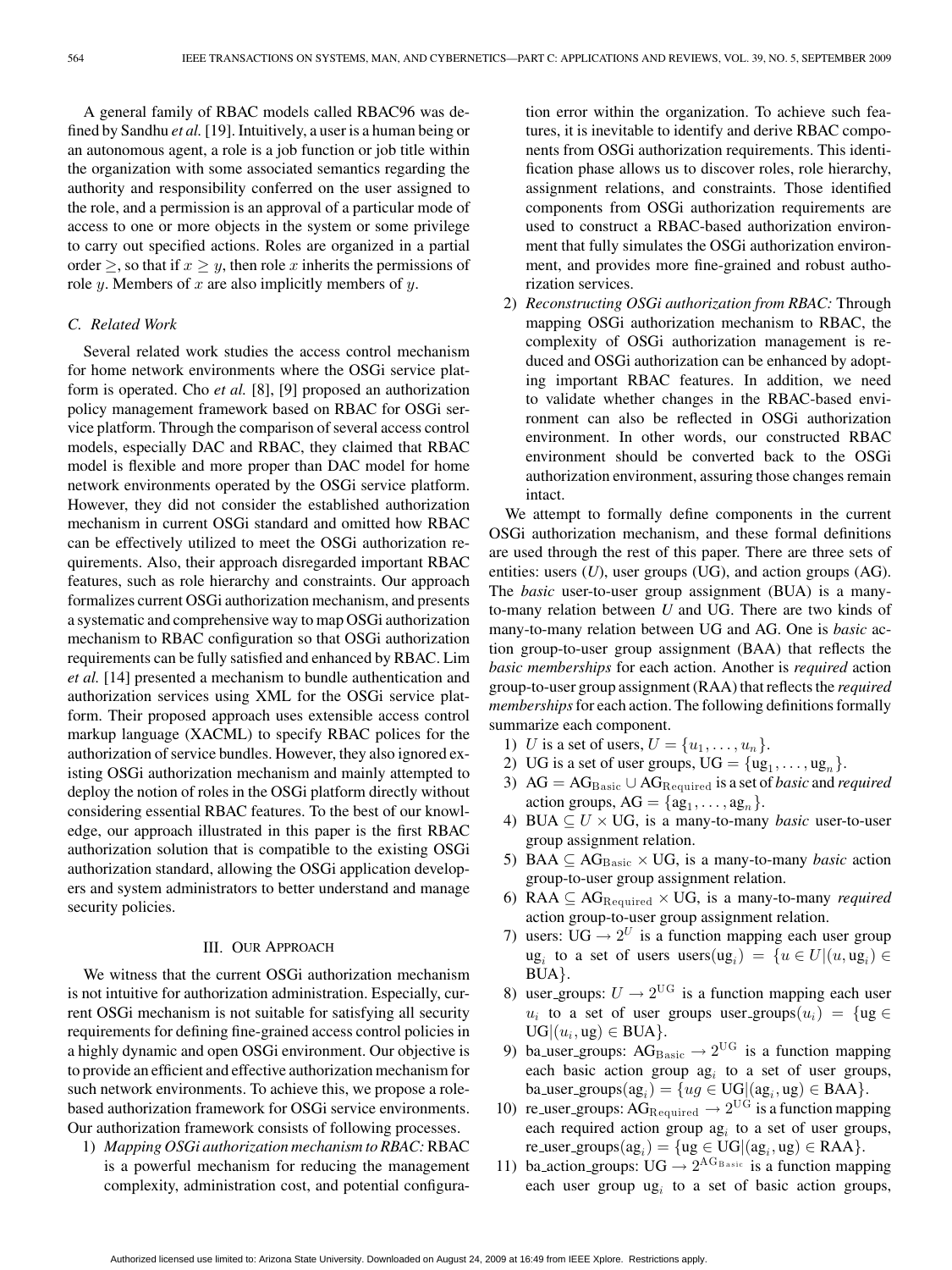ba\_action\_groups(ug<sub>i</sub>)] = {ag ∈ AG<sub>Basic</sub>  $|(ag, ug_i)$  ∈ BAA}.

12) re action groups:  $UG \rightarrow 2^{AG_{\text{Required}}}$  is a function mapping each required user group ug<sub>i</sub> to a set of required action groups, re\_action\_groups(ug<sub>i</sub>) = {ag  $\in$  $AG_{\text{Required}} |(\text{ag}, \text{ug}_i) \in \text{RAA}$ .

#### *A. Construction of OSGi-Compliant RBAC*

In this section, we demonstrate how RBAC components and features can be utilized to support components of OSGi authorization. We describe how we can identify basic RBAC component, role hierarchy, and constraints to enforce OSGi authorization requirements.

*1) Basic RBAC Components Construction:* The essence of RBAC is the notion of *roles* [24] to abstract users and permissions. Permissions are grouped through roles, and users obtain permissions by being assigned to roles. Users, roles, permissions, and the corresponding assignment relations are core components in RBAC.

We noted that the user set  $(U)$  and the action group set  $(AG)$ can essentially be treated as *users* and *permissions* in the RBAC model, respectively. In addition, the user group set (UG) in OSGi can be represented as *roles* such that actions are abstracted through user groups, and these actions can be exercised by a member of the specific user group. However, normally OSGi uses two types of assignments, namely, the basic assignment (BAA) and the required assignment (RAA) that can allow us to achieve the abstraction of actions through user groups. However, RBAC cannot accommodate this characteristic directly, so it leads us to propose several properties to bridge this gap in the course of OSGi-compliant RBAC construction.

First, we construct the role (*R*) by introducing a concept of *Private Membership*. In particular, we treat the user groups in OSGi as the private members of each role in role construction, which can be further characterized as *basic* members and *required* members depending on the property of the OSGi BAA relation and RAA relation. The detailed role construction process is explained through an OSGi authorization example, as shown in Fig. 1. In this example, Table (a) reflects the assignment relation between *U* and UG, and Table (b) shows the assignment relation between AG and UG. In Table (b), there are two types of assignment relations, *Basic* and *Required*, to reflect BAA and RAA relations, respectively. For a particular action group, we identified that there exist three possible combinations on *Basic* and *Required* assignments given as follows.

- 1) *Case 1*: Contains both *basic* assignments and *required* assignments, as shown in the row of  $ag_1$ , ba user groups $(ag_1) = \{ug_1, ug_2\}$  and re\_user\_groups(ag<sub>1</sub>) = {ug<sub>4</sub>, ug<sub>5</sub>}.
- 2) *Case 2 :* Contains *basic* assignments only, as shown in the row of  $\text{ag}_3$ , ba user groups $(\text{ag}_3) = {\text{ug}_1, \text{ug}_2, \text{ug}_3}.$
- 3) *Case 3*: Contains *required* assignments only as shown in the row of  $ag_2$ , re\_user\_groups $(ag_2) = \{ug_1, ug_4, ug_5\}.$

As specified in the OSGi authorization rule, a user must be assigned to *ALL required* user groups and *ANY basic* user groups before he/she can exercise a particular action. Also, while ac-

|                 | $u_1$ | u <sub>2</sub> | U <sub>3</sub> | $u_4$                    | <b>U<sub>5</sub></b> |                 | ug | ug | ug <sub>3</sub> | ug <sub>4</sub> | ug <sub>s</sub> |               |
|-----------------|-------|----------------|----------------|--------------------------|----------------------|-----------------|----|----|-----------------|-----------------|-----------------|---------------|
| ug <sub>l</sub> | Β     | Β              | Β              | ٠                        | ۰                    | ag <sub>1</sub> | B  | Β  | ٠               | R               | R               | Case 1        |
| ug2             | ۰     | -              | ۰              | B                        | Β                    | ag <sub>2</sub> | R  | ٠  | -               | R               | R               | Case 3        |
| ug <sub>3</sub> |       | -              | Β              | $\overline{\phantom{a}}$ | -                    | ag <sub>3</sub> | Β  | Β  | B               | -               | -               | <b>Case 2</b> |
| ug <sub>4</sub> | В     | Β              | z.             | -<br>w                   | Β                    | ag <sub>4</sub> | B  | ٠  | ۰               | R               | ۰               |               |
| ug <sub>5</sub> | B     | -              | ٠              | -                        | B                    | ag <sub>s</sub> | B  | ٠  | -               | -               | R               |               |
|                 |       | (a)            |                |                          |                      |                 |    |    | (b)             |                 |                 |               |

Fig. 1. OSGi authorization example. (a) USER-UG assignment. (b) AG-UG assignment.

commodating the identified *basic* and *required* assignment patterns, we define the following mapping rules on action group basis.

- *Rule 1:* Introduce one role and one permission-to-role assignment (PA) for each OSGi basic action group-to-user group assignment in BAA. The role contains only one basic private member of the basic user group and ALL required members of the required user groups. The particular action group in BAA is constructed as one permission and the permission is assigned to the role.
- *Rule 2:* In case of no basic assignment, introduce one role that contains ALL required members of the required user groups and one PA by assigning the permission to the role.
- *Rule 3:* In terms of user-to-role assignment, a user can be assigned to a role when the corresponding user in OSGi authorization is assigned to all the private members of that role.

Now, we discuss how to use these three rules to construct the RBAC for each case that we have identified. First, we map all users and action groups in OSGi authorization to users and permissions directly as RBAC components. As identified in Case 1, the action group  $ag_1$  has both basic member and required member. Following Rule 1, we construct roles such as two roles  $r_1$  and  $r_2$  for the action group ag<sub>1</sub> in our example. Role  $r_1$ contains a basic member  $ug_1$ , and two required members  $ug_4$ and ug<sub>5</sub>. Role  $r_2$  is constructed by a basic member ug<sub>2</sub>, and all required members ug<sub>4</sub> and ug<sub>5</sub>. Formally, members( $r_1$ ) =  $\{ug_1, ug_4, ug_5\}$  and members $(r_2) = \{ug_2, ug_4, ug_5\}$ . Using the same rule, the permission  $p_1$  corresponding to the action group ag<sub>1</sub> is assigned to roles  $r_1$  and  $r_2$ . Following Rule 3, a user is assigned to a role only if the user has been assigned to all private members of this role. In the example, [see Fig. 1(a)],  $u_1$ is assigned to  $ug_1$ ,  $ug_4$ , and  $ug_5$ . Since  $ug_1$ ,  $ug_4$ , and  $ug_5$  are private members of  $r_1$ ,  $u_1$  should be assigned to  $r_1$  in RBAC. For the same reason,  $u_5$  is assigned to  $r_2$ . From Fig. 2,  $u_1$  and  $u_5$  can hold the same action group ag<sub>1</sub>, and  $u_1$  and  $u_5$  own the same permission  $p_1$  via  $r_1$  and  $r_5$ , respectively. Hence, the same authorization requirements are fulfilled through the RBAC configuration process.

In Case 2, the action group has only three basic members  $ug_1$ ,  $ug_2$ , and  $ug_3$ . Using Rule 1, three roles  $r_4$ ,  $r_5$ , and  $r_6$  are constructed by these three basic members of  $\text{ag}_3$ , respectively, as shown in Fig. 2. Formally, members( $r_4$ ) =  $\{ug_1\}$ , members $(r_5) = \{ug_2\}$ , and members $(r_6) = \{ug_3\}$ . Corresponding assignment relations based on Rules 1 and 3 are shown as well.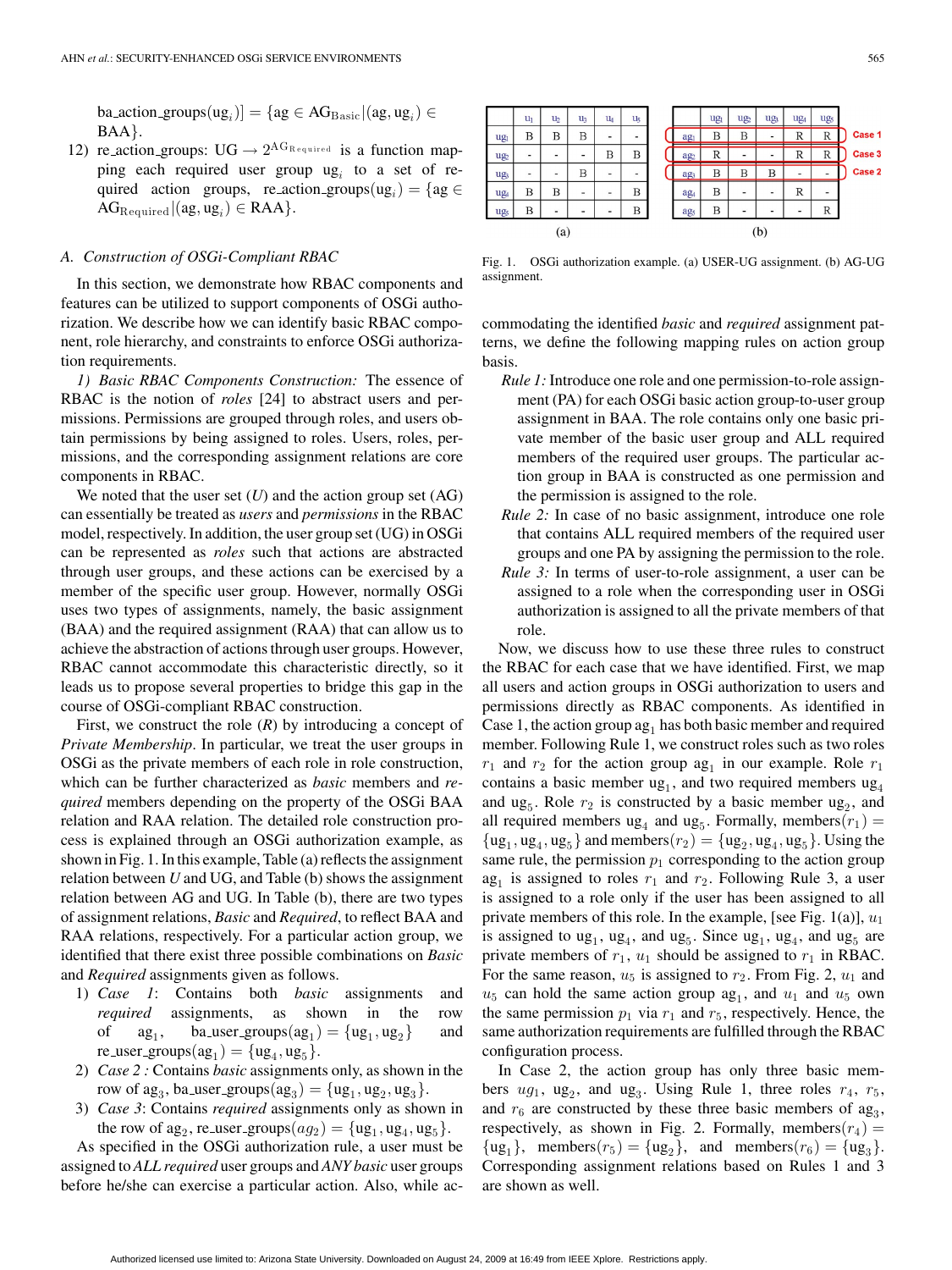

Fig. 2. Overall process of constructing RBAC from an OSGi authorization. (a) Role construction. (b) Mapping to RBAC.

TABLE III FUNCTIONS/PREDICATES USED IN THE PAPER

| <b>Function/predicate</b>        | <b>Description</b>                                                                                    |
|----------------------------------|-------------------------------------------------------------------------------------------------------|
| newRole(bm, RM)                  | Returns a new role constructed by a basic member <i>bm</i> and/or all required members from RM.       |
| addPA(p, r)                      | Returns True if permission $p$ is assigned role $r$ .                                                 |
| deletePA(p, r)                   | Returns True if assignment form permission $p$ to role $r$ is deleted.                                |
| addUA(u, r)                      | Returns True if user $u$ is assigned role $r$ .                                                       |
| i s U A(u, r)                    | Returns True if user $u$ has been assigned role $r$ .                                                 |
| deleteUA(u, r)                   | Returns True if assignment form user $u$ to role $r$ is deleted.                                      |
| is Senior $(r_i, r_i)$           | Returns True if role $r_i$ is senior to role $r_i$ .                                                  |
| is Junior $(r_i, r_j)$           | Returns True if role $r_i$ is junior to role $r_i$ .                                                  |
| allSenior(r)                     | Returns the set of all senior of role $r$                                                             |
| allJunior(r)                     | Returns the set of all junior of role $r$                                                             |
| parents(r)                       | Returns the set of all immediate senior of role $r$                                                   |
| children(r)                      | Returns the set of all immediate junior of role $r$                                                   |
| $\overline{addParent}(r_i, r_j)$ | Returns True if role $r_i$ is added to role hierarchy as an immediate senior of role $r_i$            |
| $addChild(r_i, r_i)$             | Returns True if role $\overline{r_i}$ is added to role hierarchy as an immediate junior of role $r_i$ |
| $deleteParent(r_i, r_i)$         | Returns True if role $r_i$ is deleted from role hierarchy as an immediate senior of role $r_i$        |
| $deleteChild(r_i, r_i)$          | Returns True if role $r_i$ is deleted from role hierarchy as an immediate junior of role $r_i$        |
| members(r)                       | Returns the set of all private members of role $r$                                                    |
| ba_member(r)                     | Returns the set of the basic private member of role $r$                                               |
| $re\_members(r)$                 | Returns the set of all required private members of role $r$                                           |
| $\overline{addBUA(u, ug)}$       | Returns True if user $u$ is assigned user group $uq$ as a basic member.                               |
| $\overline{deleteBUA(u, ug)}$    | Returns True if basic assignment form user $u$ to user group $uq$ is deleted.                         |
| addBAA(ag, ug)                   | Returns True if action group $ag$ is assigned user group $ug$ as a basic member.                      |
| deleteBAA(ag, ug)                | Returns True if basic assignment form action group $ag$ to user group $ug$ is deleted.                |
| addRAA(ag, ug)                   | Returns True if action group $ag$ is assigned user group $ug$ as a required member.                   |
| deleqRAA(ag, ug)                 | Returns True if required assignment form action group $ag$ to user group $ug$ is deleted.             |

In Case 3, the action group has only required members. The second row of the OSGi authorization example [see Fig. 1 (b)] shows an action group  $\text{ag}_2$  that has three required members ug<sub>1</sub>, ug<sub>4</sub>, and ug<sub>5</sub>. Using Rule 2, one role  $r_3$  is constructed that contains all three required members of  $\text{ag}_2$ . Formally, members( $r_3$ ) = {ug<sub>1</sub>, ug<sub>4</sub>, ug<sub>5</sub>}. Fig. 2 depicts the role construction and assignment relationships.

In addition to the elements and functions in both our formal representation of OSGi authorization and the RBAC model, Table III lists additional functions and predicates which are used in the subsequent sections. To realize the basic RBAC construction from OSGi authorization, we develop a mapping algorithm, which maps OSGi authorization to basic RBAC specification. For the mapping algorithm in Fig. 3, let  $n_U$ ,  $n_{AG}$ , and  $n_{BAA}$ denote the number of users, action groups, and basic assignment relationships (between action groups and user groups), respectively. The computational complexity of this mapping algorithm is  $O(n_{AG} n_{BAA} n_U)$ .

*2) Building Role Hierarchies:* We construct role hierarchy using a NTree [18] structure to define an inheritance relationship, reducing the cost of administration. For example, all managers in the same organization may have a certain set of core "management privileges," even though they work in different departments. This commonality can be exploited through a role hierarchy that enables each department manager role to inherit a generic "management" role. Role hierarchy allows the policy designer to write generic access polices once and to simplify the complexity of access control policies.

In our mapping approach, roles are constructed based on *basic* members and *required* members of action groups of OSGi authorization mechanism. Considering the private member sets of every role, we discover inclusion relations between them. For example, in Fig. 4(a),  $r_1$  is constructed by a basic private member  $\mathbf{u}$ <sub>51</sub>, and two required private members  $\mathbf{u}$ <sub>54</sub> and ug<sub>5</sub>. Formally, ba\_member $(r_1) = \{ug_1\}$  and re\_members $(r_1) =$  $\{ug_4, ug_5\}$ ; while  $r_7$  is constructed by a basic private member ug<sub>1</sub> and a required private members ug<sub>4</sub>, i.e., ba\_member( $r_7$ ) =  $\{ug_1\}$  and re\_members $(r_7) = \{ug_4\}$ . Hence, the following condition is *true*

> $(ba_member(r_7) = ba_member(r_1))\wedge$  $(re{\_}members(r_7) \subset re{\_}members(r_1)).$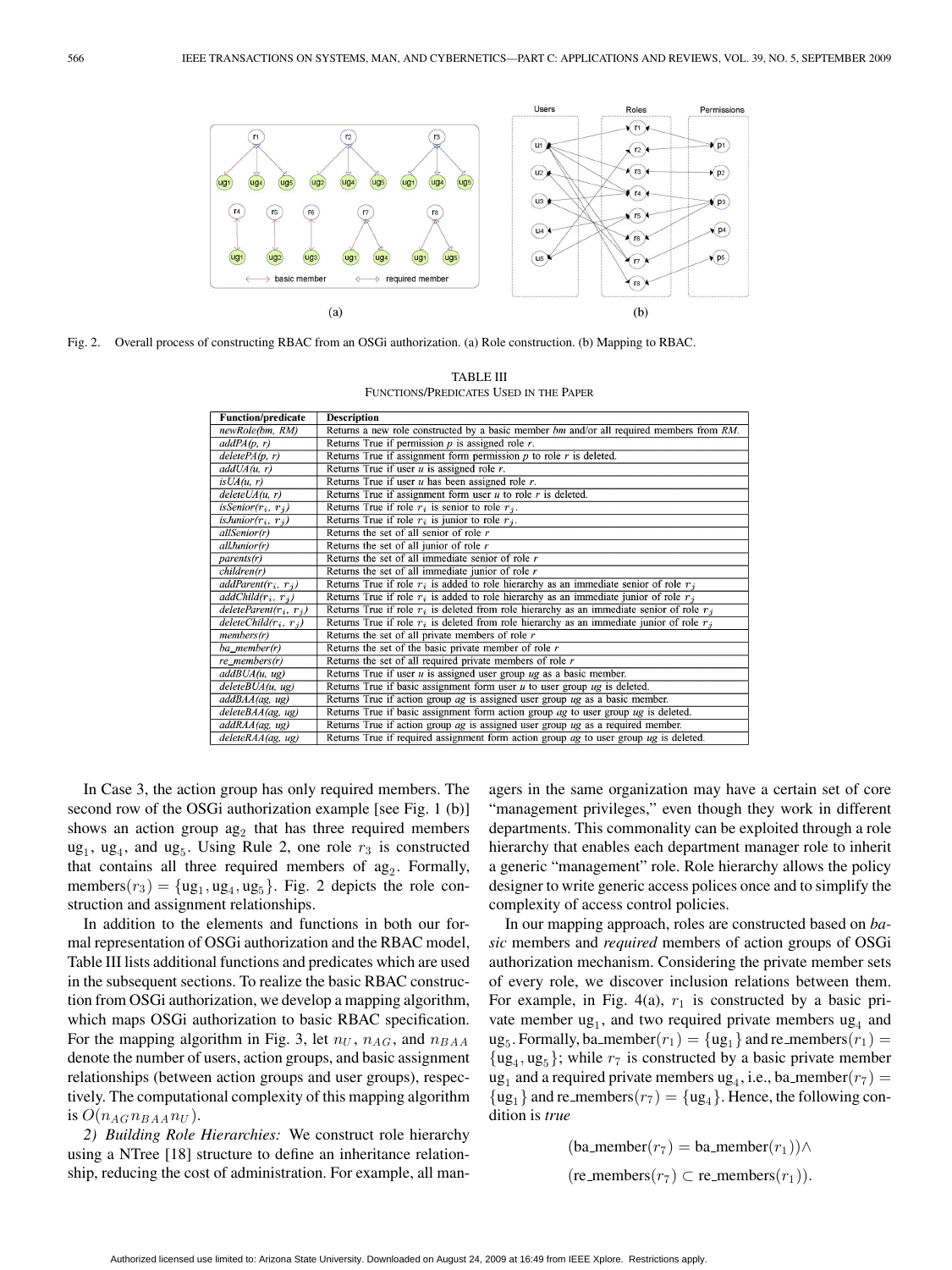| <b>Algorithm</b> [Mapping]                                     | <b>Algorithm [Building RH]</b>                                                                      |  |  |  |  |  |  |
|----------------------------------------------------------------|-----------------------------------------------------------------------------------------------------|--|--|--|--|--|--|
| Input: OSGi Authorization Specification                        | Input: The result of mapping OSGi authorization to RBAC                                             |  |  |  |  |  |  |
| <b>Output: RBAC Authorization Specification</b>                | <b>Output:</b> RBAC authorization specification including role hierarchy                            |  |  |  |  |  |  |
| Method:                                                        | Method:                                                                                             |  |  |  |  |  |  |
| (1) $P \leftarrow AG$ ;                                        | (1) FOR each $r_i \in R$ DO                                                                         |  |  |  |  |  |  |
| (2) $U \leftarrow \text{USER}$ ;                               | (2)<br>$R' \leftarrow \{r_1, , r_{i-l}\}$                                                           |  |  |  |  |  |  |
| (3) FOR each $p \in P$ DO                                      | FOR each $r_i \in R$ ' DO<br>(3)                                                                    |  |  |  |  |  |  |
| (4)<br>$BM = ba$ user groups(p);                               | <b>IF</b> is Senior( $r_i$ , $r_j$ ) $\land$ ( $r_i \notin$ all Senior( $r_j$ )) <b>THEN</b><br>(4) |  |  |  |  |  |  |
| $RM = re$ user groups(p);<br>(5)                               | /* Insert a senior role to role hierarchy */                                                        |  |  |  |  |  |  |
| IF $(BM \neq \emptyset) \land (RM \neq \emptyset)$ THEN<br>(6) | (5)<br><i>insertSenior(r<sub>i</sub>r<sub>i</sub>)</i> ;                                            |  |  |  |  |  |  |
| /* Case 1: Have both Basic Member and Required Member */       | (6)<br><b>IF</b> is Junior( $r_i$ , $r_j$ ) $\land$ ( $r_i \notin$ all Junior( $r_j$ )) <b>THEN</b> |  |  |  |  |  |  |
| FOR each $bm_i \in BM$ DO<br>(7)                               | /* Insert a junior role to role hierarchy */                                                        |  |  |  |  |  |  |
| (8)<br>$r = newRole(bm_i, RM);$                                | (7)<br>insertJunior $(r_i, r_j)$ ;                                                                  |  |  |  |  |  |  |
| IF $(r \notin R)$ THEN<br>(9)                                  |                                                                                                     |  |  |  |  |  |  |
| (10)<br>$R.add(r)$ ;                                           | <b>Procedure insertSenior</b> $(r_i, r_i)$                                                          |  |  |  |  |  |  |
| (11)<br>addPA(p, r);                                           | <b>Input:</b> $r_i$ $r_i$ are two roles in RBAC authorization specification                         |  |  |  |  |  |  |
| (12)<br>FOR each $u \in U$ DO                                  | <b>Output</b> : role hierarchy in which $r_i$ is a senior of $r_i$                                  |  |  |  |  |  |  |
| (13)<br>IF $(bm_i \in user \text{ groups}(u))$ $\wedge$        | Method:                                                                                             |  |  |  |  |  |  |
| $(RM \subseteq user \text{ groups } (u))$ THEN                 | (1) $flag = 1$ ;                                                                                    |  |  |  |  |  |  |
| (14)<br>addUA(u, r);                                           | (2) FOR each $r \in parents(r_i)$ DO                                                                |  |  |  |  |  |  |
| (15)<br><b>ELSE</b>                                            | IF is Junior( $r_i$ , r) THEN<br>(3)                                                                |  |  |  |  |  |  |
| (16)<br>IF $(BM \neq \emptyset) \land (RM = \emptyset)$ THEN   | /* Insert $r_i$ between r and $r_i$ in role hierarchy */                                            |  |  |  |  |  |  |
| /* Case 2: Only have Basic Member */                           | IF each $r_i \notin parents(r_i)$ THEN<br>(4)                                                       |  |  |  |  |  |  |
| FOR each $br_i \in BM$ DO<br>(17)                              | (5)<br>$addParent(r_i, r_j),$                                                                       |  |  |  |  |  |  |
| (18)<br>$r = newRole(bm_i);$                                   | $addChild(r_i, r);$<br>(6)                                                                          |  |  |  |  |  |  |
| IF $(r \notin R)$ THEN<br>(19)                                 | (7)<br>$deleteParent(r, r_i);$                                                                      |  |  |  |  |  |  |
| (20)<br>$R.add(r)$ ;                                           | (8)<br>$flag = 0$ ;                                                                                 |  |  |  |  |  |  |
| (21)<br>addPA(p, r);                                           | <b>IF</b> is Senior( $r_i$ , r) <b>THEN</b><br>(9)                                                  |  |  |  |  |  |  |
| FOR each $u \in U$ DO<br>(22)                                  | /* Insert $r_i$ into a sub-role hierarchy */<br>(10)<br>insertSenior $(r_i, r)$ ;                   |  |  |  |  |  |  |
| (23)<br>IF $br_i \in user \text{ groups}(u)$ THEN              | (11)<br>$flag = 0;$                                                                                 |  |  |  |  |  |  |
| (24)<br>addUA(u, r);                                           | (12) IF $flag = I$ THEN                                                                             |  |  |  |  |  |  |
| <b>ELSE</b><br>(25)                                            | /* Insert $r_i$ as a immediate senior of $r_i$ in role hierarchy */                                 |  |  |  |  |  |  |
| (26)<br>IF $(BM = \emptyset) \land (RM \neq \emptyset)$ THEN   | $addParent(r_i, r_i);$<br>(13)                                                                      |  |  |  |  |  |  |
| /* Case 3: Only have Required Member */                        |                                                                                                     |  |  |  |  |  |  |
| $r = newRole(RM);$<br>(27)                                     |                                                                                                     |  |  |  |  |  |  |
| (28)<br>IF $(r \notin R)$ THEN                                 | Fig. 5. Algorithm for building role hierarchy.                                                      |  |  |  |  |  |  |
| (29)<br>$R.add(r)$ ;                                           |                                                                                                     |  |  |  |  |  |  |
| (30)<br>addPA(p, r);                                           |                                                                                                     |  |  |  |  |  |  |
| (31)<br>FOR each $u \in U$ DO                                  | senior role, $r_1$ inherits all permissions of $r_7$ . Commonly, if any                             |  |  |  |  |  |  |

Fig. 3. Mapping algorithm from OSGi authorization to RBAC authorization.

 $addUA(u, r);$ 

IF  $RM \subseteq$  user\_groups(u) THEN

 $(32)$ 

 $(33)$ 



Fig. 4. Identifying role hierarchy relationships from role construction. (a) Role construction. (b) Role hierarchies.

Since the private members of  $r_1$  include all private members of  $r_7$ , a user who is assigned to  $r_1$  should be assigned to  $r_7$  as well according to Rule 3. Thus, a user assigned to  $r_1$  should have all permissions of  $r_7$ . In other words,  $r_1$  should possess all permissions of  $r_7$ , and  $r_1$  is more powerful than  $r_7$ . Therefore, a role hierarchy relation can be build between  $r_1$  and  $r_7$ . As a

of the following two conditions is *true*,  $r_i$  is senior to  $r_j$ . 1) (ba\_member( $r_i$ )  $\neq \phi$ )  $\wedge$  (ba\_member( $r_i$ )  $\neq \phi$ )

- $\wedge$  (re\_member $(r_i) \neq \phi$ )
- $\wedge$  (ba\_member( $r_i$ ) = ba\_member( $r_i$ ))
- $\wedge$  (re\_members $(r_i)$ ) ⊂ re\_members $(r_i)$ )
- 2) (ba\_member( $r_i$ ) =  $\phi$ )  $\land$  (re\_member( $r_i$ )  $\neq \phi$ )
	- $\wedge$  (re\_member $(r_i) \neq \phi$ )
	- $\wedge$  (re\_members $(r_i) \subset$  re\_members $(r_i)$ ).

In the first condition,  $r_i$  has both a basic member and required members, and  $r_j$  has at least a basic member. When  $r_i$  and  $r_j$ have same basic member, and the required member set of  $r_i$ (including empty set) is a subset of the required member set of  $r_i$ ,  $r_i$  is senior to  $r_j$ . In another condition, if  $r_j$  contains only a required member set, which is a subset of the required member set of  $r_i$ ,  $r_j$  is a junior role of  $r_i$ . With this methodology, two role hierarchies can be identified, as shown in Fig. 4(b).

We now introduce an algorithm for building role hierarchies described in Fig. 5. The algorithm builds role hierarchies through a series of continuous processes of adding a role to existing role hierarchies. The continuous processes are controlled by two loops that are called to compare each role  $r_i \in R$  with every role  $r_j \in \{r_1, \ldots, r_{i-1}\}\$  in the existing role hierarchies.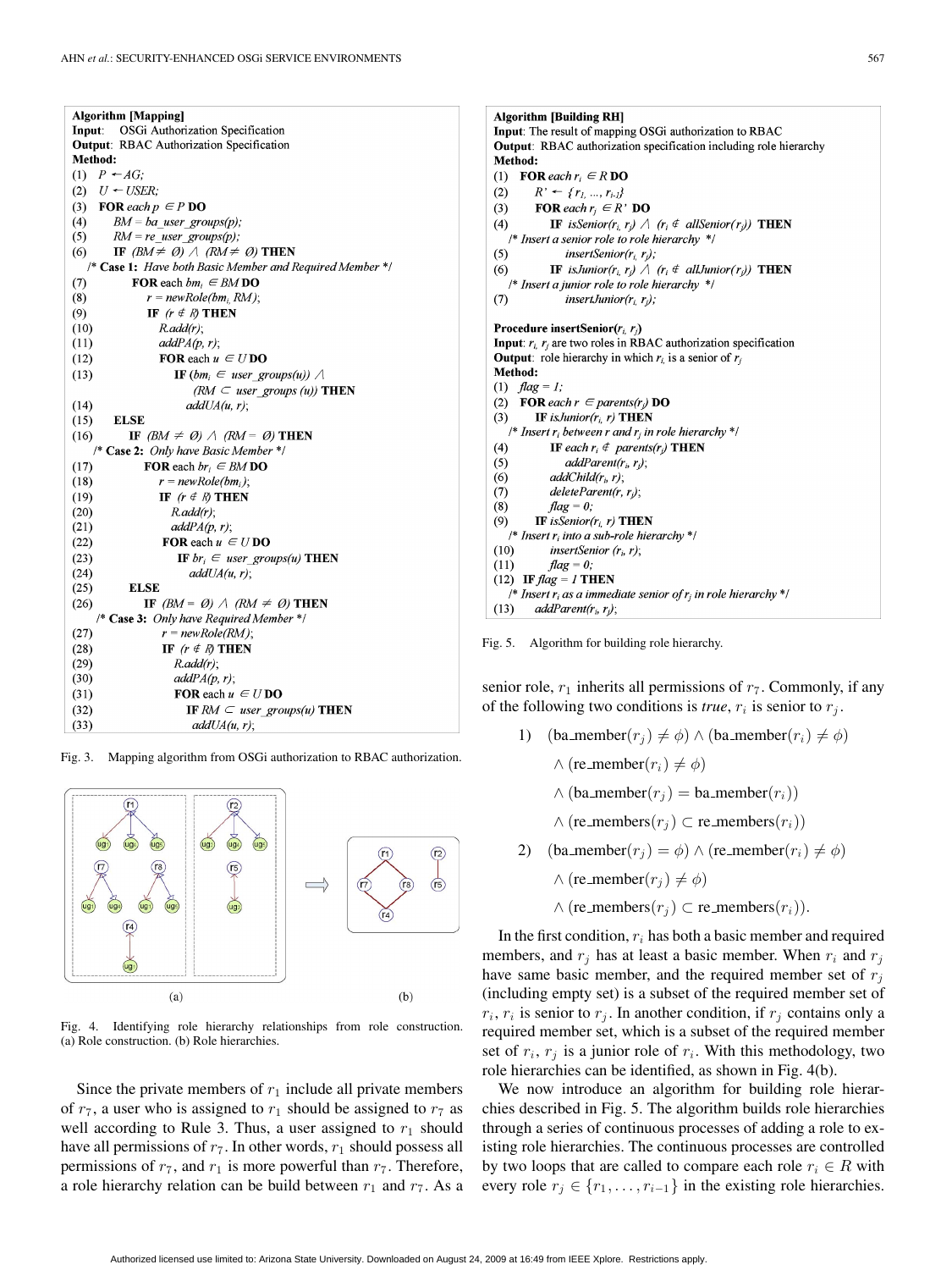If  $r_i$  is senior to  $r_i$  and  $r_i$  is not in role hierarchies, we can insert  $r_i$  to role hierarchies as a senior of  $r_j$  by calling insertSenior procedure. Another possible case is performing insertJunior procedure when  $r_i$  is junior to  $r_i$ . The algorithm is illustrated in Fig. 5.

Supposing there exits a role hierarchy and  $r_j$  is in the hierarchy, then we need to insert  $r_i$  to the hierarchy as a senior role of  $r_j$ . There are three possible cases for the inserting process that are given as follows.

- 1) If  $r_i$  is junior to a role  $r \in parents(r_i)$ ,  $r_i$  is inserted between r and  $r_i$ .
- 2) If  $r_i$  is senior to a role  $r \in parents(r_j)$ ,  $r_i$  should be inserted into a subrole hierarchy and a recursive process should be carried out.
- 3) If  $r_i$  has no relations with all parent roles of  $r_i, r_i$  is added into the role hierarchy as an immediate senior of  $r_i$ .

There are two kinds of assignment relations in RBAC: explicit assignment and implicit assignment. These assignments can result in redundant role memberships. To detect and eliminate the redundancies, the following step is also taken into account: if a user *u* has been assigned to a superior role *r* in role hierarchy, all user-to-role assignments between *u* to junior roles of *r* are examined.

*3) Applying Well-Known Role-Based Constraints:* RBAC is a policy-oriented approach, and allows to specify well-known security principles, such as separation of duty and least privilege. These security principles can be defined as constraints in RBAC. Also, we have proved that OSGi authorization requirements can be satisfied by RBAC in the previous discussion.

# *B. Reconstructing OSGi Authorization From RBAC*

In the previous section, we show that OSGi authorization mechanism can be mapped to RBAC and it could be enhanced by important RBAC features. In this section, we discuss how we can reconstruct OSGi authorization mechanism from RBACbased authorization when we change PA and user-to-role assignment  $(UA)^{1}$ . Note that in our approach, core RBAC components are constructed from OSGi authorization components and some OSGi authorization features are maintained in the constructed RBAC components bound to the private memberships. Thus, changes in RBAC components are constrained to maintain the consistency with OSGi authorization components. For this reason, we name RBAC, used in this paper, as an OSGi-compliant RBAC.

*1) PA Change:* In RBAC, an administrator can change the PA by adding or deleting an assignment relation. We first consider the ADD operation. Suppose an administrator attempts to assign a permission *p* to a role *r* in the OSGi-compliant RBAC. If the permission *p* has not been assigned to any role, the ADD operation is allowed. To reflect this change in OSGi authorization, a new *basic* assignment (*B* in the AG–UG table) should be created between the action group ag corresponding to *p* and the user group ug as the basic private member of *r*. In addition, *required* assignments (*R* in the AG–UG table) between the action group ag and all user groups as required private members of *r* should be added as well.

If *p* already has been assigned to other roles, we note that there are three potential cases from the previous construction processes.

- 1) The roles assigned to *p* have both *basic* and *required* private members. And the *required* private member set of these roles should be the same. If  $p$  is assigned to another role *r*, *r* should also have both *basic* and *required* private members, and the *required* private members must be the same as the roles that *p* has already been assigned to. Otherwise, the assignment operation is not allowed. In reflecting this new permission-role assignment, a *basic* assignment relation between the action group ag corresponding to *p* and the user group as the *basic* private member of *r* should be created in OSGi authorization.
- 2) All roles of *p* have only a *basic* private member. If the administrator assigns *p* to another role *r*, this role *r* should also have only a *basic* private member. The corresponding basic assignment is created in OSGi authorization.
- 3) If *p* has been assigned to a role and the role has only *required* private members, *p* cannot be further assigned to other roles in RBAC.

Next, we consider the *DELETE* operation of an assignment relation between a permission *p* and a role *r* in RBAC. There are no constraints for revoking permission-role assignments in RBAC. When we reconstruct OSGi authorization, if *p* has been assigned to roles other than  $r$ , we delete the basic assignment relation (*B*) between the action group ag corresponding to *p* and the user group ug as the basic member of *r*. For other case, if  $p$  has been assigned only to  $r$ , then all assignment relations between the action group ag and the private members of *r* in OSGi authorization are deleted. A detailed PA change algorithm is given in Fig. 6. This algorithm is used to reconstruct OSGi authorization when a PA is changed in RBAC. The complexity of PA change algorithm is  $O(n_{\text{UG}})$ , where  $n_{\text{UG}}$  represents the number of user groups in OSGi authorization.

*2) UA Change:* Similar to the PA change, UA change includes adding and/or deleting a user-to-role assignment under certain conditions in RBAC. When a user  $u$  is assigned to a role *r* in RBAC, the corresponding user in OSGi authorization should be assigned to all private members of the role in OSGi authorization. Thus, the assignment relation between *u* and a private member  $\text{ug}_i \in \text{members}(r)$  should be added if the user  $u$  has not been assigned to ug<sub>i</sub> in OSGi authorization.

Since a user-to-role assignment in RBAC is build based on the relations between the users and all private members of this role, deleting any of such relations may cause the revocation of the user-to-role assignment in RBAC. Thus, when an administrator wants to delete a user-to-role assignment in RBAC, we cannot just delete all relations between a particular user and all private members of this role directly in OSGi, and this might result in other UA changes to other roles. To reduce the complexity, our UA change algorithm requires the administrator to select the exact private members of the role that should be revoked.

<sup>&</sup>lt;sup>1</sup>Some RBAC features, such as RBAC constraints, could not be recognized during reconstruction, since the original OSGi authorization mechanism cannot support these features. However, we attempt to apply such a crucial feature to our approach.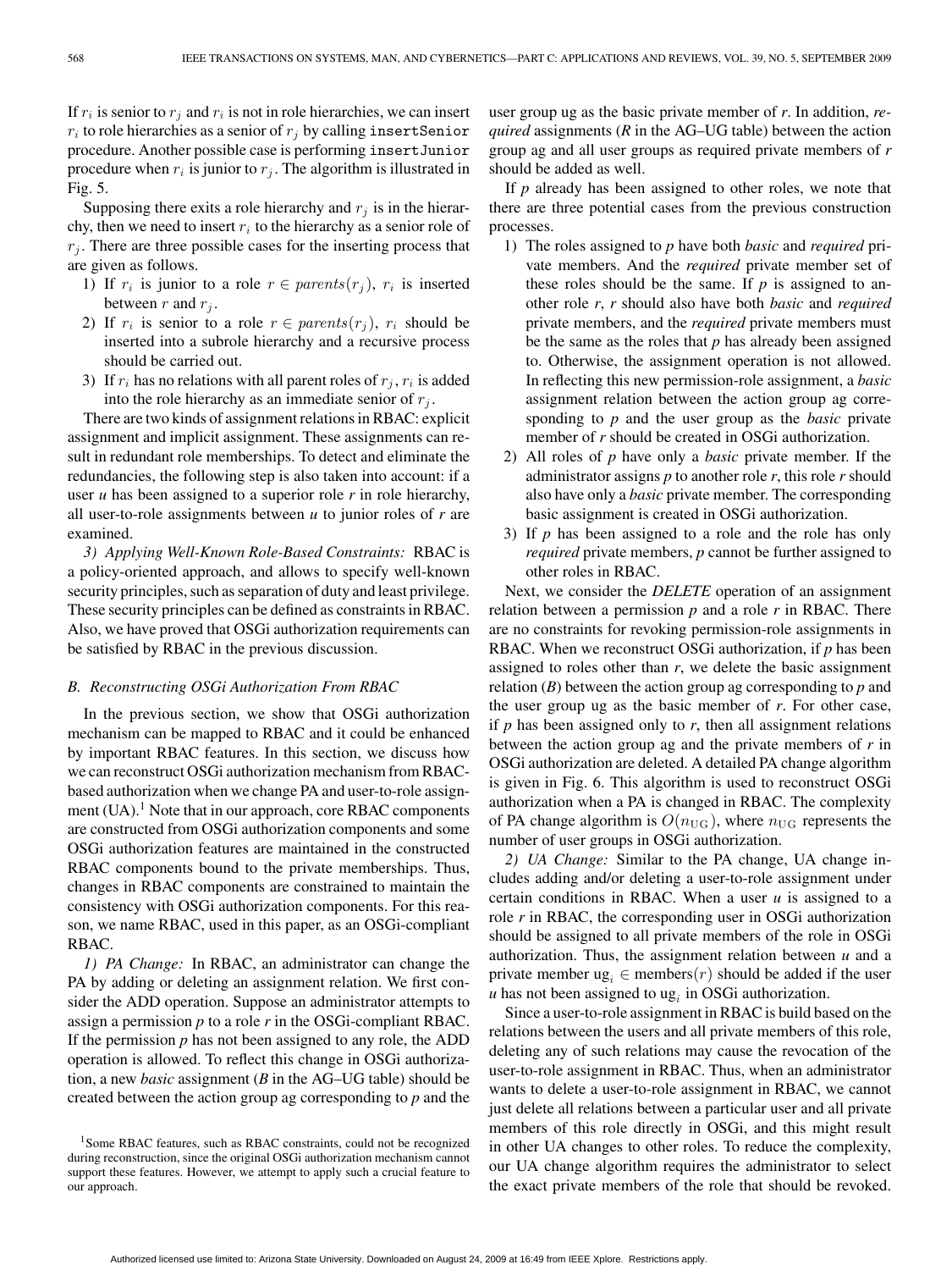#### **Algorithm [Changing PA]**

| <b>Procedure ChangePA(p, r)</b>                                                  |
|----------------------------------------------------------------------------------|
| <b>Input:</b> p, r where p is a permission and r is a role in RBAC authorization |
| specification                                                                    |
| <b>Output:</b> changed OSGi authorization specification                          |
| Method:                                                                          |
| (1) IF addPA(p, r) THEN $\rightarrow$ * Add a permission-to-role assignment */   |
| IF $role(p) \neq \emptyset$ THEN<br>(2)                                          |
| IF (ba member(r) $\neq \emptyset$ ) $\wedge$ (re members(r).size() =<br>(3)      |
| re user groups(p).size()) / (re members(r) $\subseteq$ re user groups(p)) THEN   |
| (4)<br>addBAA(p, ba member(r));                                                  |
| IF $role(p) = \emptyset$ THEN<br>(5)                                             |
| IF ba member(r) $\neq \emptyset$ THEN<br>(6)                                     |
| $addBAA(p, ba \ member(r));$<br>(7)                                              |
| IF re members(r) $\neq \emptyset$ THEN<br>(8)                                    |
| <b>FOR</b> each $ug_i \in re$ members(r) <b>DO</b><br>(9)                        |
| (10)<br>$addRAA(p, ug_i)$ ;                                                      |
| IF deletePA(p, r) THEN /* Delete a permission-to-role assignment */<br>(11)      |
| IF $role(p).size() = 1$ THEN<br>(12)                                             |
| IF ba member(r) $\neq \emptyset$ THEN<br>(13)                                    |
| $deleteBAA(p, ba_member(r));$<br>(14)                                            |
| IF re members $(r) \neq \emptyset$ THEN<br>(15)                                  |
| <b>FOR</b> each $ug_i \in re$ members(r) <b>DO</b><br>(16)                       |
| (17)<br>$deleteRAA(p, ug_i);$                                                    |
| deleteRole(r);<br>(18)                                                           |
| IF $role(p).size() > 1$ THEN<br>(19)                                             |
| deleteBAA(p, ba member(r));<br>(20)                                              |

Fig. 6. Algorithm for handling PA change.

**Algorithm [Changing UA]** Procedure ChangeUA $(u, r)$ Input:  $u$ ,  $r$  where  $u$  is a user and  $r$  is a role in RBAC authorization specification Output: changed OSGi authorization specification Method: (1) IF addUA(u, r) THEN  $\rightarrow$  \* Add a user-to-role assignment \*/  $(2)$ FOR each  $ug_i \in \mathit{members}(r)$  DO  $(3)$ IF  $u \notin users(ug_i)$  THEN  $(4)$  $addBUA(u, ug_i);$ **FOR** each  $r_i \in R$  **DO** /\* Rebuild other user-to- role assignments \*/  $(5)$  $(6)$ IF members( $r_i$ )  $\subseteq$  user\_groups(u) THEN  $(7)$  $addUA(u, r)$ (8) IF delete  $UA(u, r)$  THEN /\* Delete a user-to-role assignment \*/  $(9)$ IF select all THEN  $(10)$ **FOR** each  $ug_i \in \mathit{members}(r)$  **DO**  $(11)$  $deleteBUA(u, ug_i);$  $(12)$ IF select  $ug_i \in \mathit{members}(r)$  THEN  $deleteBUA(u, ug_i);$  $(13)$ FOR each  $r_i \in role(u)$  DO  $(14)$ /\* Rebuild other user-to- role assignments \*/ IF members( $r_j$ )  $\subseteq$  user\_groups(u) THEN  $(15)$  $(16)$  $deleteUA(u, r_i)$ 

Fig. 7. Algorithm for handling UA change.

The revocations are directly reflected in the user-to-user group assignments in OSGi. Nevertheless, the changes of user-to-user group assignments in OSGi authorization may also affect other user-to-role assignments in RBAC. The user-to-role assignment relations in RBAC should be rebuild to be consistent with OSGi authorization changes. The rebuilding process can be performed through checking all roles that the user is assigned to. The UA change algorithm is shown in Fig. 7. Since the UA change algorithm involves two assignment processes, the complexity of the algorithm is  $O(n_{\text{UG}} + n_R)$ , where  $n_{\text{UG}}$  and  $n_R$  represent

the number of user groups and roles in the authorization systems, respectively.

# IV. IMPLEMENTATION AND PERFORMANCE EVALUATION

To prove the feasibility of our approach, we design a prototype system, which is based on an open source OSGi framework implementation called Knopflerfish [2]. A security-enhanced OSGi authorization architecture is depicted in Fig. 8. In our implementation, a Web-based OSGi authorization management tool is designed to support our policy management framework. The tool is composed of two major GUIs: 1) OSGi authorization management GUI communicates with OSGi authorization engine to manage standard OSGi authorization policy<sup>2</sup> and 2) RBAC authorization management GUI is used to manage RBAC authorization through the RBAC authorization engine. Transformation handler is responsible for mapping OSGi authorization to RBAC, building role hierarchies, and reconstructing OSGi authorization by performing corresponding algorithms. In addition, the policy enforcement is based on the pull mode, in which a policy enforcement point (PEP) collects the related information of subjects and queries a policy decision point (PDP) for policy decision. By integrating the Sun's XACML library [4] into OSGi service platform, the authorization service as the PDP module interprets XACML polices and makes access decisions. The User Admin service as the PEP module queries the authorization service and enforces the relevant operations.

Finally, we give a scenario to illustrate the usage of our prototype system. Supposing OSGi service platform is installed in a home network, which has been integrated with the implementation of our authorization framework. *Bob* is an administrator of the home network gateway. He defines an action group *AccessWebCam*, and two user groups, *Residents,* and *Adults*, as a basic member and a required member of the action group *AccessWebCam*, respectively. Then, when he uses our tool to map the OSGi authorization to RBAC, a role *Residents\_Adults* is constructed and the permission corresponding to the action group *AccessWebCam* is assigned to the role. In addition, *Bob* defines several constraints for the role *Residents\_Adults*. For example, a constraint can be established to specify "the user assigned to *Residents\_Adults* role can perform the *AccessWebCam* action when he/she is in his/her office between 9 am and 5 pm." Now,*Alice* wants to access the webcam installed in the home remotely. She logs into the home service gateway and retrieves *AccessWebCam* bundle. If *AccessWebCam* bundle does not exist in the service gateway, she requests the service gateway to download *AccessWebCam* bundle from the bundle repository and install it in the gateway. However, when *Alice* tries to execute the *AccessWebCam* bundle, the system denies her access request and indicates that she needs permission for starting the bundle. There are two possible cases that cause such access denials. One case would be that *Bob* has not assigned the user *Alice* to the two user groups, *Residents* and *Adults*, in OSGi authorization management or has not assigned *Alice* to *Residents\_Adults* role in RBAC authorization management.

2The current OSGi authorization mechanism can coexist with the OSGicompliant RBAC authorization mechanism.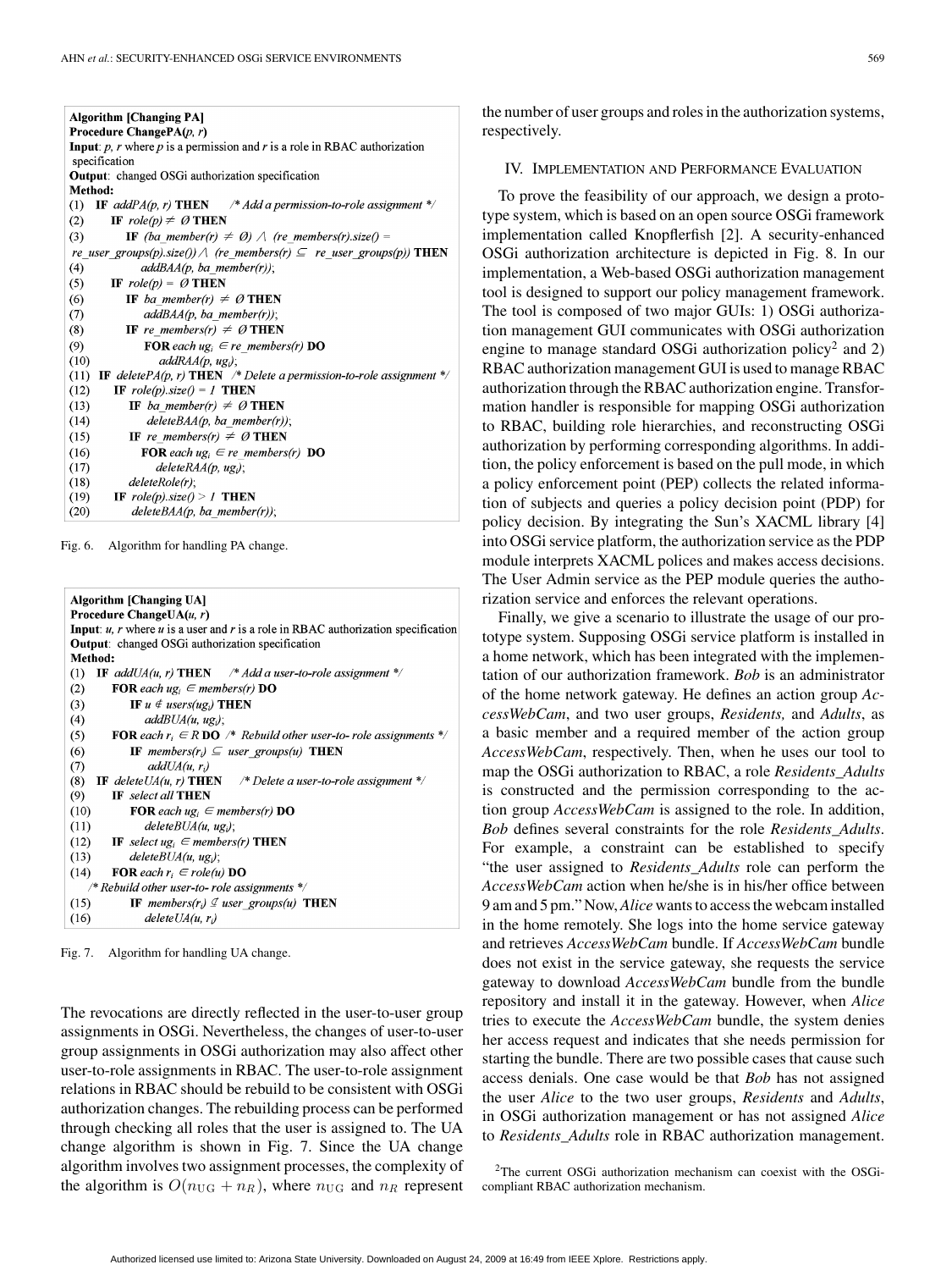

Fig. 8. Security-enhanced OSGi authorization architecture.



18 **RBAC With XACML Support**  $16$ **RBAC Without XACML Support** Response (ms) Original OSGi Authorization  $14$  $12$ 10 **Authorization System** 8 6 4  $\overline{2}$ 0  $\mathbf 0$ 10 20 30 40 50 60 70 80 Number of BAA

Fig. 9. Prototype system.

Another possible case is that the constraints are violated by *Alice*'s current conditions. Hence, for the former case, *Alice* can ask *Bob* to set up the corresponding assignment relations, while *Alice* can start *AccessWebCam* bundle when her situation satisfies the location and time constraints for the latter case. When all conditions are satisfied, *Alice*'s remote access request to webcam is allowed, as shown in Fig. 9.

According to the rules for constructing OSGi-compliant RBAC in our solution, the number of generated roles and the number of PAs are determined by the number of basic assignment relationships (BAAs) between action groups and user groups. Obviously, BAA assignments in OSGi authorization policies affect the response time for our RBAC authorization system. Therefore, the number of BAA is chosen as the evaluation metrics for our experiments. By randomly triggering OSGi bundle access, we measure and compare the response time of three authorization mechanisms, as shown in Fig. 10. The experiments were performed on Intel Core 2 Duo CPU 3.00 GHz with 3.25 GB RAM running on Windows XP and Apache Tomcat. Each result was measured in milliseconds and computed based

Fig. 10. Performance evaluation of the system implementation.

on the average over simulated runs. Compared to the original OSGi authorization mechanism, RBAC authorization without XACML shows better performance, since RBAC directly maps users to permissions through roles. In other words, our experiments prove that the proposed OSGi strategies are correctly designed. When RBAC policies are specified in XACML, it introduced about 9 ms overhead to RBAC authorization due to XACML request generation and policy evaluation. However, considering the potential benefits of XACML standard such as extensibility and interoperability, we believe this overhead is acceptable.

#### V. CONCLUSION AND FUTURE WORK

In this paper, we have formulated current OSGi authorization mechanism and identified its inherent limitations. In addition, we have demonstrated how OSGi authorization mechanism could be mapped to RBAC and how OSGi authorization requirements can be fulfilled to leverage important RBAC features in the OSGi environment. Furthermore, we discussed possible enhancement of OSGi authorization with role-based constraints.